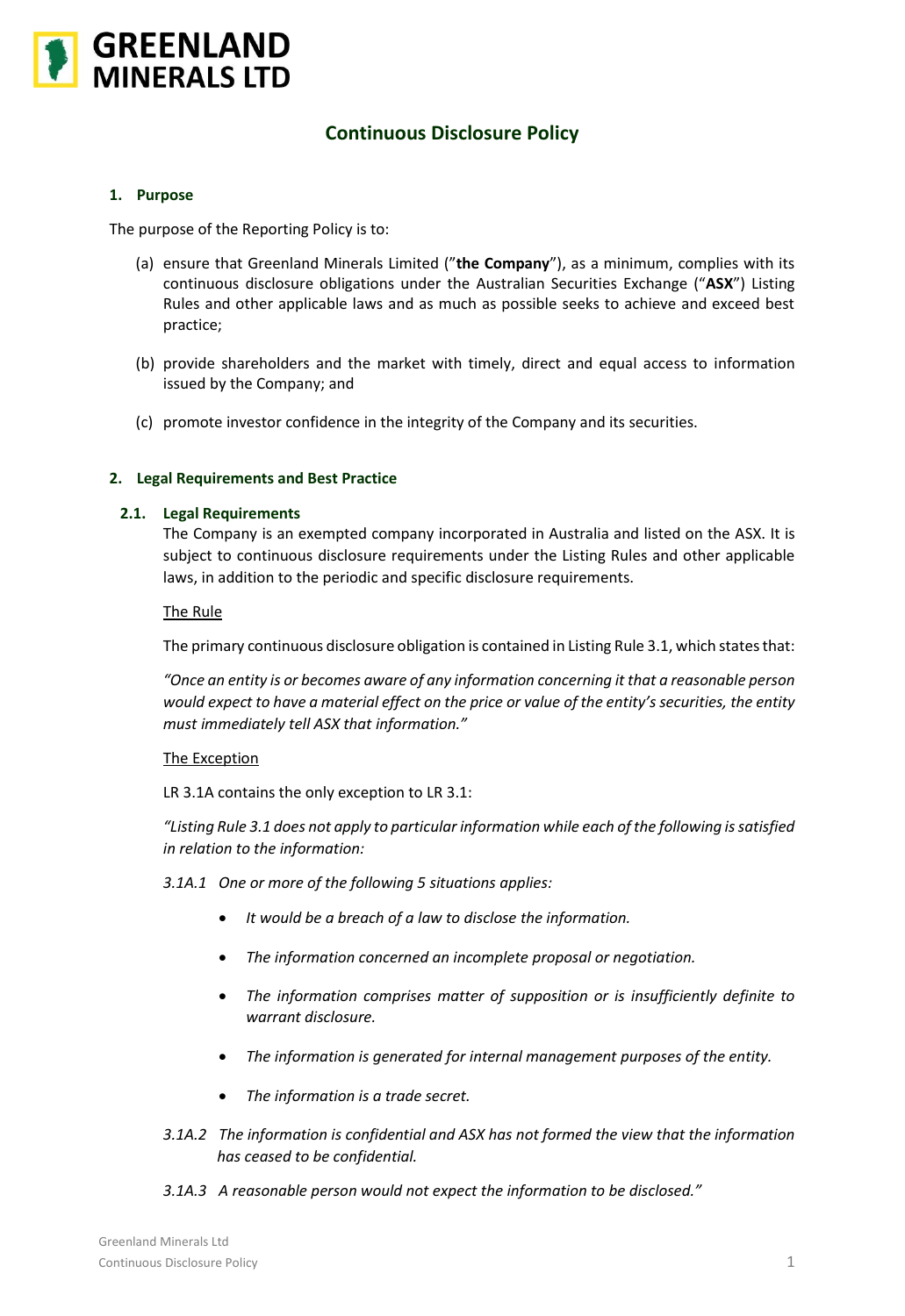

## ASX may request information to correct false market

Listing Rule 3.1B provided that if ASX considers that there is, or is likely to be, a false market in an entity's securities, and requests information from the entity to correct or prevent the false market, the entity must give ASX the information needed to correct or prevent the false market.

## Disclosure to ASX first

Listing Rule 15.7 further requires that an entity must not release information that is for release to the market to anyone until it has given the information to the AXS, and had received an acknowledgment form ASX that the information has been released to the market.

## **2.2. Best Practice Guidelines**

In addition to the legal requirements, there are guidelines published by various bodies which, though not mandatory, set out various views of best practice in the area of continuous disclosure.

The most important of these guidelines are:

- (a) ASX Corporate Governance Council "Principles of Good Corporate Governance and Best Practice Recommendations 3<sup>rd</sup> Edition", in particular Recommendations 5.1;
- (b) ASX Guidance Note 8 "Continuous Disclosure"; and
- (c) Australasian Investor Relations Association "Best Practice Guidelines for Communication between Listed Entities and the Investment Community".

## **2.3. This Policy**

This Policy contains all continuous disclosure requirements under the Listing Rules and other applicable laws, and incorporates best practice guidelines suggested by the sources listed above.

# **3. Disclosure Principle**

The Company will immediately notify the AXS of any information concerning it that a reasonable person would expect to have a material effect on the price or value of the Company, unless exempted by the Listing Rules.

The Company services securities include fully paid common shares and options over unissued shares.

#### **4. Material Price Sensitive Information**

Any information concerning the Company which would, or would be likely to, influence investors in deciding whether to acquire or sell the Company's securities (**material price sensitive information**) must be disclosed to the ASX in accordance with the Policy.

The company Secretary is responsible for determining what information is to be disclosed. Where there is doubt as to whether certain information should be disclosed, the Company Secretary will discuss the issue with senior executives, and if necessary, seek external advice.

The following provided as guide as to the type of information that is likely to require disclosure. This is not an exhaustive list. The determination of whether certain information is material price sensitive information which is subject to continuous disclosure necessarily involves the use of judgment.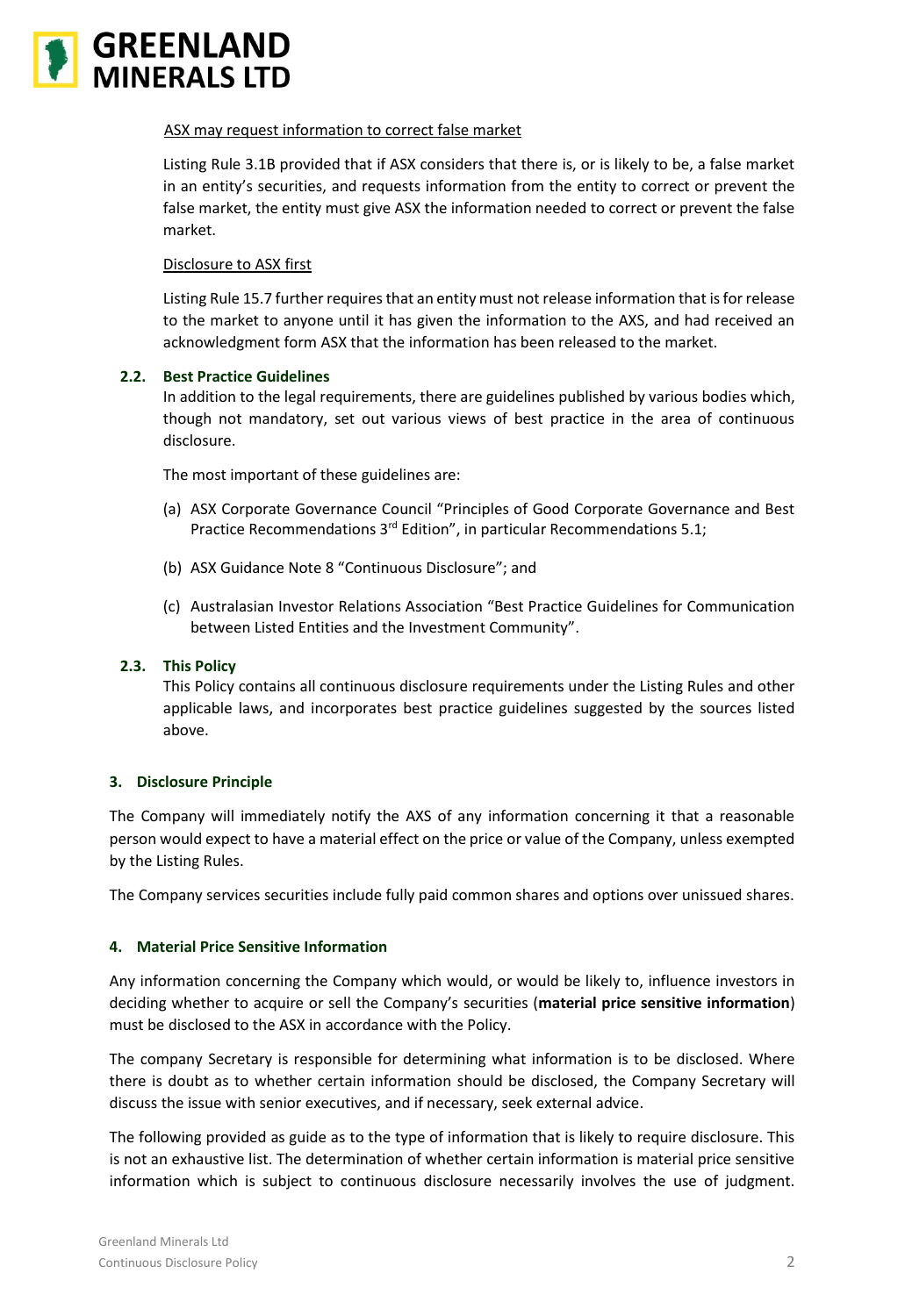

There will inevitably be situations where the issue is less than clear. If you come across information, you should treat it as if it is material price sensitive information and leave the question for the Company Secretary to resolve.

Matters which generally require disclosure include:

- (a) a change in the Company's financial forecasts, resource or reserve statements or target mineralisations or expectations. As a guide, a variation in excess of 10% may be considered material. If the Company has not made a forecast, a similar variation from the previous corresponding period may be considered material;
- (b) a recommendation or declaration of a dividend or distribution, or a decision one will not be declared;
- (c) changes in the Board of Directors, senior executive or auditors. In the case of the appointment of a new Managing Director (MD), disclosure of the key terms and conditions of the relevant contract entered into (e.g. components of pay package) will be necessary;
- (d) a material change in the Company's accounting policy;
- (e) an agreement between the Company (or a related party or subsidiary) and a director (or a related party of the director);
- (f) events regarding the Company's shares, securities, financing or any default on any securities (e.g. under or over subscriptions to an issue of securities, share repurchase program);
- (g) giving or receiving a notice of intention to make a takeover offer;
- (h) a transaction for which the consideration payable or receivable is a significant proportion of the written down value of the Company's consolidated assets (an amount of 5% or more would normally be significant but a smaller amount may qualify in a particular case);
- (i) mergers, acquisitions / divestments, joint ventures or changes in assets;
- (j) significant developments in regard to new projects or ventures;
- (k) major new contracts, orders, or changes in suppliers or customers;
- (l) industry issues that may have a material impact on the Company;
- (m) legal proceedings against or allegation of any breach of the law, whether civil or criminal, by the Company;
- (n) decisions on significant issues affecting the Company by regulatory bodies;
- (o) natural disasters or accidents that have particular relevance to the businesses of the Company or is suppliers;
- (p) the appointment of a receiver, manager, liquidator or administrator in respect of any loan, trade, credit, trade debt, borrowing or securities held by the Company or any of its subsidiaries;
- (q) a copy of a document lodged with an overseas stock exchange or regulator containing market sensitive information not previously disclosed to the ASX;
- (r) a copy of any financial documents lodged with an overseas stock exchange or other regulator which is available to the public;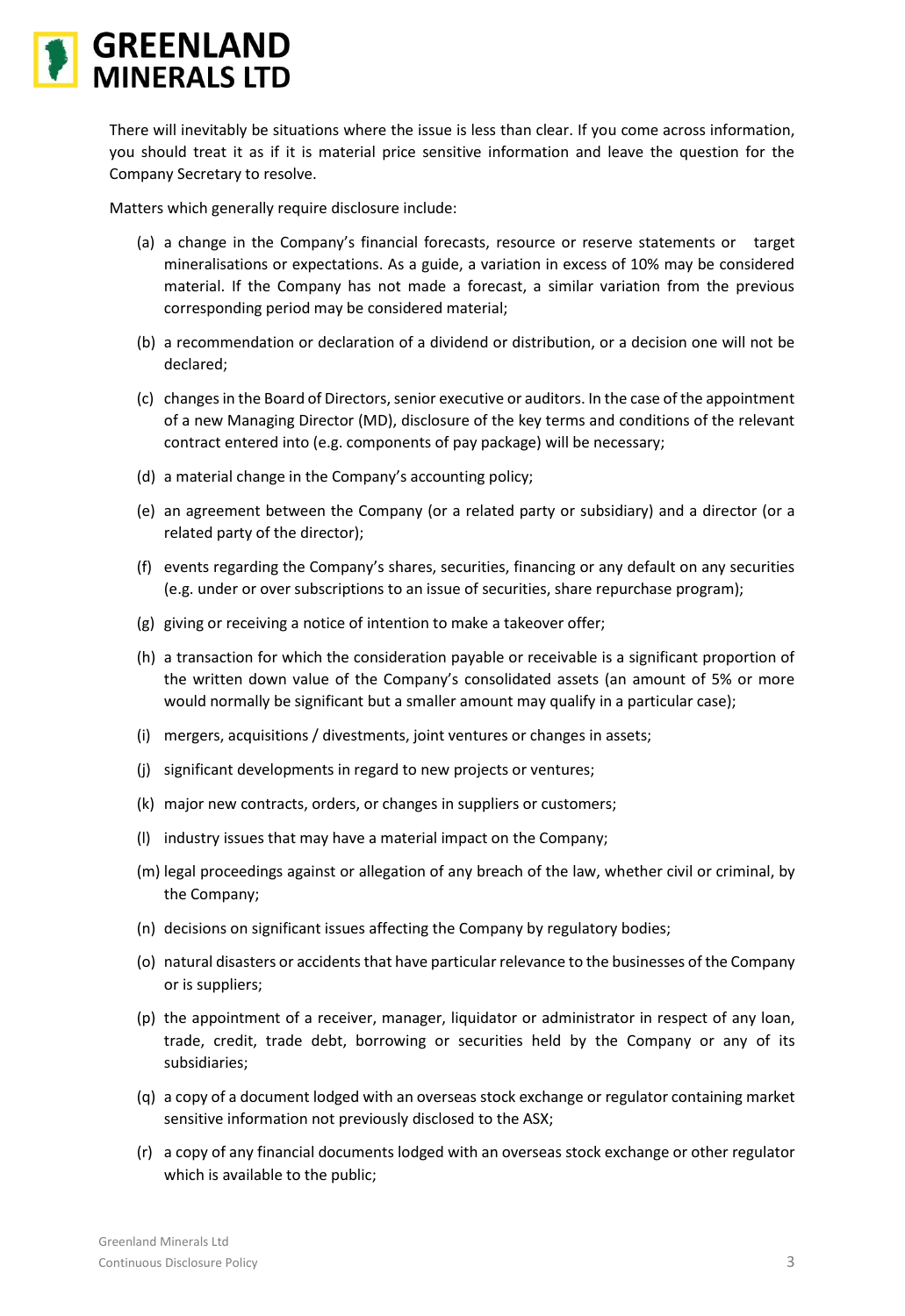

- (s) an agreement or option to acquire an interest in a mining tenement, including the number of tenements, a summary of previous exploration activity and expenditure, where the tenements are situated, the identity of the vendor and the consideration for the tenements;
- (t) any rating applied by a rating agency to the Company, or securities of the Company and any change to such rating; or
- (u) a proposal to change the Company's auditor.

## **5. Roles and Responsibilities – at a glance**

This Policy will be administered by several key personnel within the Company. However, employees at every level have a role to play to ensure that the Company achieves the objectives of this Policy.

The responsibilities under this Policy are divided as follows:

- (a) **Board of Directors:** the Board adopted this Policy on 24th July 2008 and will be responsible for signing off on any subsequent amendments recommended by the Company Secretary. The Board may be involved in the review of significant ASX announcements;
- (b) **Company Secretary:** responsible for the overall administration of this Policy and all communications with the ASX (see below);
- (c) **Authorised Spokespersons:** the only Company employees authorized to speak on behalf of the Company to external parties (see below);
- (d) **Other Employees:** report any material price sensitive information to the Company Secretary. Observe the Company's "no comments" policy.

#### **6. Company Secretary**

The Company Secretary is responsible for the overall administration of this Policy, and in particular, is responsible for:

- (a) ensuring that the Company is compliant with its continuous disclosure obligations;
- (b) all communications with the ASX;
- (c) reviewing proposed external announcements, and consulting with appropriate members of the Board, senior executives and / or external advisors as necessary;
- (d) implementing reporting processes and determining divisional guidelines (financial or qualitative) for materiality of information;
- (e) reporting on continuous disclosure issues regularly to the Board;
- (f) keeping a record of all ASX and other announcements that the Company has made;
- (g) monitoring the effectiveness of the Policy, including the understanding by employees in general of the principles and spirit of continuous disclosure; and
- (h) regularly reviewing this Policy for legislative changes or development of best practice, and communicating any amendments to the Company employees.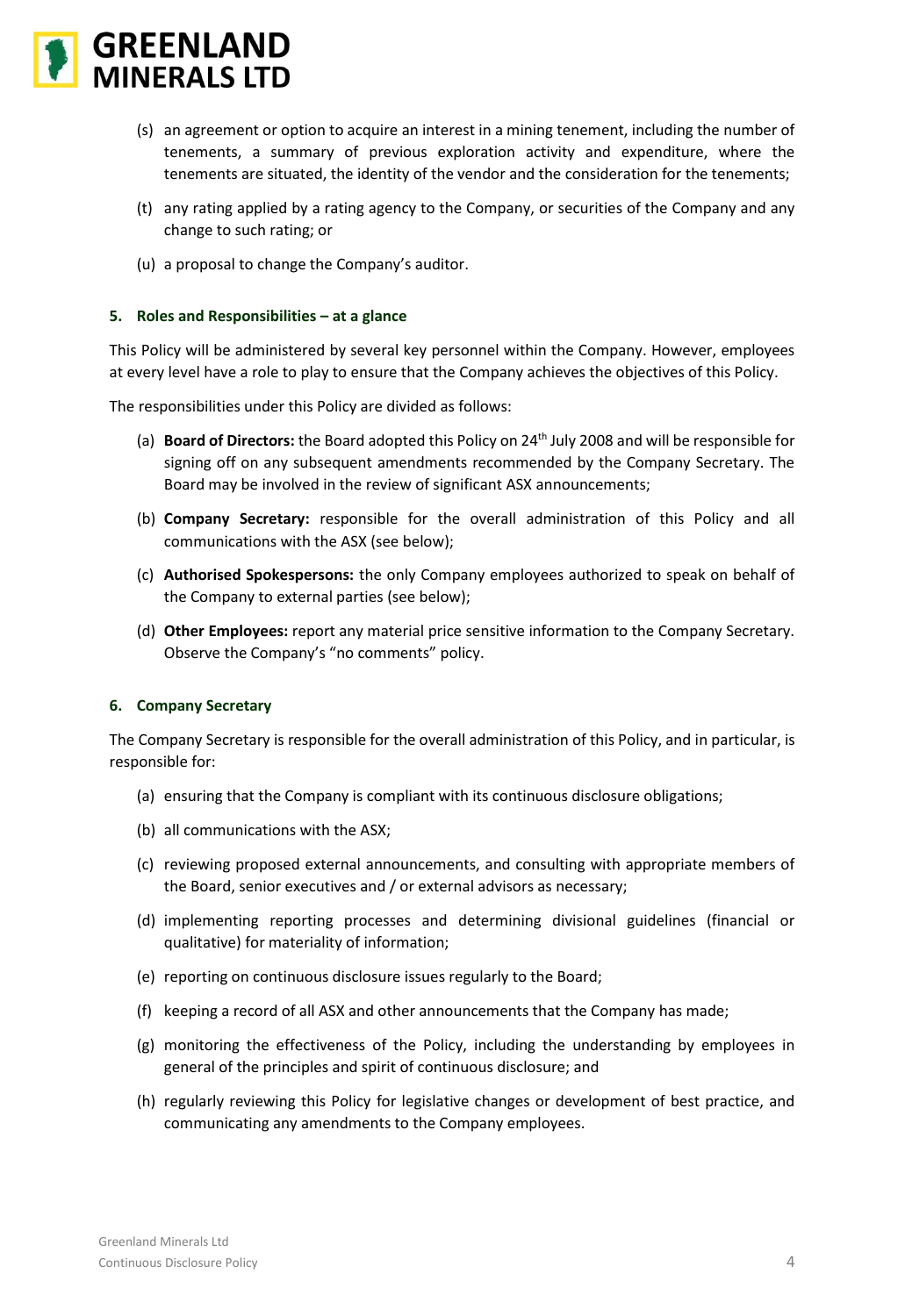

# **7. Authorised Spokespersons**

The authorised spokespersons are the Chairman, Managing Director, Company Secretary and other persons authorized by the Board from time to time. They are the only Company employees who may speak to the media or other external parties in relation to matters subject to this Policy.

Authorised spokesperson should be briefed by the Managing Director about prior disclosures by the Company before speaking with external parties. When communicating with external parties, an authorized spokesperson:

- (a) should ensure all comments relate to information within the public domain and / or are not material, as the disclosure of confidential information, even if inadvertent, may result in the information no longer falling within the exception to Listing Rule 3.1 and therefore becoming disclosable to the ASX immediately;
- (b) may clarify information that the Company has released to the ASX but must not comment on material price sensitive information that has not previously been released;
- (c) should limit any comments to his or her area of expertise as much as possible; and
- (d) should report to the Company Secretary after the external communication is made to determine if any confidential information has been disclosed and whether as a consequence any disclosure to the ASX is necessary.

## **8. Company Announcements – the procedures**

The management of the Company's external announcements depends largely on an effective system of internal reporting and announcement preparation. The following procedures will apply in relation to all external announcements:

(a) **Identification and notification of material price sensitive information**: as soon as an employee becomes aware of material price sensitive information which has not been previously released by the Company, he or she should immediately notify the Company Secretary.

"Continuous disclosure issues" will be a permanent item on the agenda for every Board meeting, committee meetings and all other meetings.

- (b) **Review of material price sensitive information:** after receiving any material price sensitive information, the Company Secretary will review the information (in consultation with senior executives and / or external advisers if necessary), to determine whether the information is required to be disclosed;
- (c) **Prepare external announcement:** if the information is required to be disclosed, the Managing Director or Company Secretary will prepare a draft announcement. Such announcements should be factual, relevant, and expressed in an objective and clear manner. The use of emotive or intemperate language should be avoided;
- (d) **Obtain sign off:** the draft company announcement must be signed off by at least two of, and preferably each of, the Managing Director, the Chairman and the Company Secretary;
- (e) **Lodge announcement:** the Company Secretary will lodge the announcement with ASX electronically;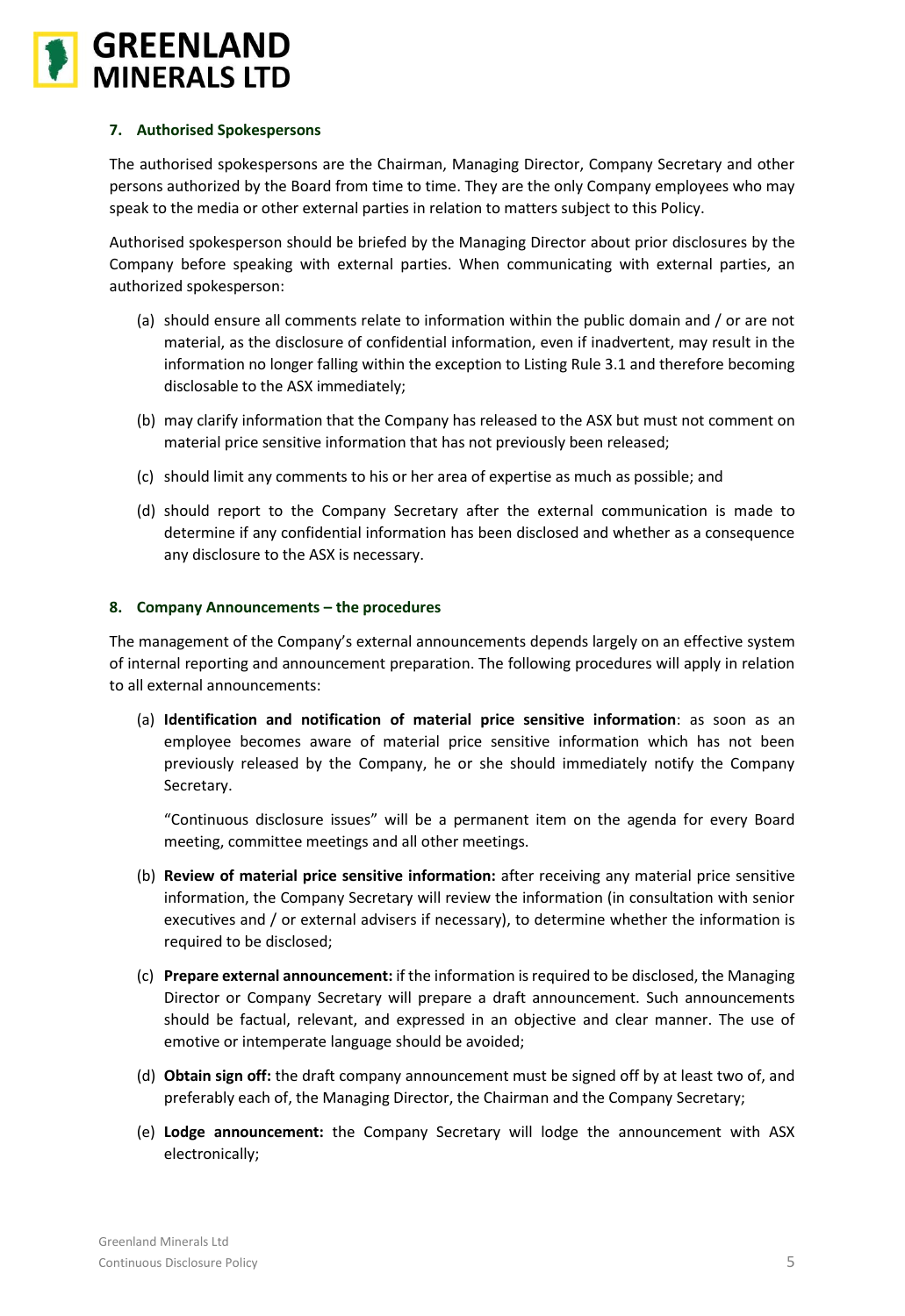

(f) **Post announcement on the Company's website: AFTER** receiving an acknowledgement from ASX that the announcement has been released to the market, post the announcement onto the Company's website (under the section "Announcements") within 24 hours of receiving the ASX's acknowledgement.

In light of the Company's obligation to disclose any material price sensitive information "as soon as it becomes aware" of the information, the above steps, where required, should be taken as a matter of urgency.

# **9. Joint Announcement**

In situations where the Company needs to issue a joint announcement with a joint venture or project partner, the Company will seek to give the partner the opportunity to review the announcement prior to its release, provided that it does not compromise the Company's ability to comply with its disclosure obligation.

## **10. Timing**

The Company must not release material price sensitive information publicly until it has disclosed it to the ASX and received confirmation of its release by the ASX.

If information is to be released by the Company's corporate office in Perth and simultaneously in another geographical location (for example in Greenland), the Company Secretary will consult with the relevant parties to determine how the requirement of the Listing Rules will impact on the timing of the disclosure.

# **11. Disseminating Announcements**

After receiving ASX's confirmation that an announcement has been released to the market, the Company will disseminate the information as soon as possible by posting the announcement on the Company's website (within 24 hours after receiving the ASX's confirmation), and broadcasting via email to stakeholders and shareholders who have registered through the website to receive information

The Company website will contain relevant information on the Company such as:

- (a) company profile;
- (b) ASX announcements;
- (c) Annual reports and other financial results; and

The Company Secretary must review the relevant information prior to it being posted on the website. The website will be reviewed continuously to ensure that it is up-to-date, complete and accurate.

## **12. Pre-Result Periods**

To prevent inadvertent disclosure of material price sensitive information, during the periods between the end of its financial reporting periods (being 6 monthly reporting) and the actual results release, the Company will not discuss any financial information, broker estimates and forecasts, with institutional investors, individual investors, stockbroking analysts, or the media unless the information being discussed has previously been disclosed to the ASX.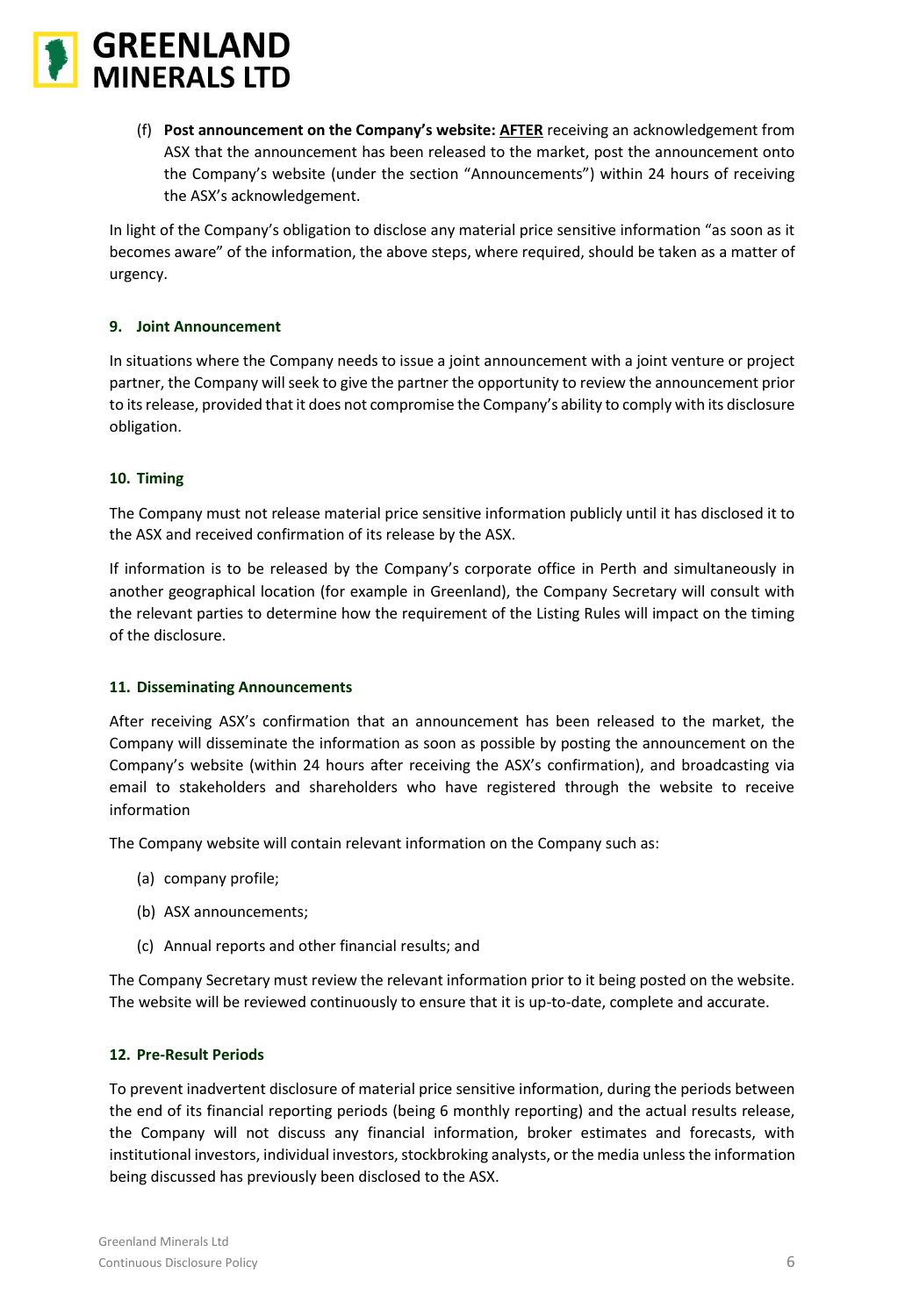

## **13. Media and Market Speculation**

The Company has a general "no comments" policy in relation to market speculation and rumours, which must be observed by employees at all times. However, the Company may issue an announcement in response to a market speculation or rumour where it is necessary to comply with the continuous disclosure obligations, for example, for the purpose of correcting factual errors or responding to a formal request from the ASX for information.

Employees who are approached by the media or any external parties for information should observe the "no comments" policy and notify the Company Secretary as soon as possible.

# **14. Briefings / Meetings / Conference Calls with Analysts or Investors**

As part of the Company's management of investor relations and to enhance stockbroking analysts' understanding of its background and technical information, it conducts briefings with analysts or investors from time to time, including:

- one-to-one discussion (for the purpose of this Policy, this includes any communications between the Company and an analyst / investor);
- group briefings; and
- conference calls

(collectively referred to as "briefings")

The Company's policy for conducting these briefings is not to disclose any information which is, or potentially is, material price sensitive information, that has not been announced to the ASX and the market generally.

# **15. Broker sponsored Investor Conferences**

The Company or its executives are from time to time invited to participate or present at broker sponsored investor conferences. The policy and protocols for Company briefings apply to such conferences.

# **16. Responding to Analyst Reports and Forecasts**

Stockbroking analysts frequently prepare reports on securities of listed entities, including the Company which contain performance, mineral resources / reserves and financial forecasts. The Company acknowledges the importance of analyst reports in facilitating the operation of the market in an informed and efficient manner.

However, the Company is independent, and will do all things necessary to be seen as independent, to analysts. The Company will not endorse any such reports, and will restrict its comments to factual matters and information which has been previously disclosed to the ASX and the market generally.

In particular, the Company:

- (a) will not generally comment on analyst forecasts or disclose its own earnings projections, however, it may comment on analyst reports by:
	- (i) acknowledge the report's range of estimates; and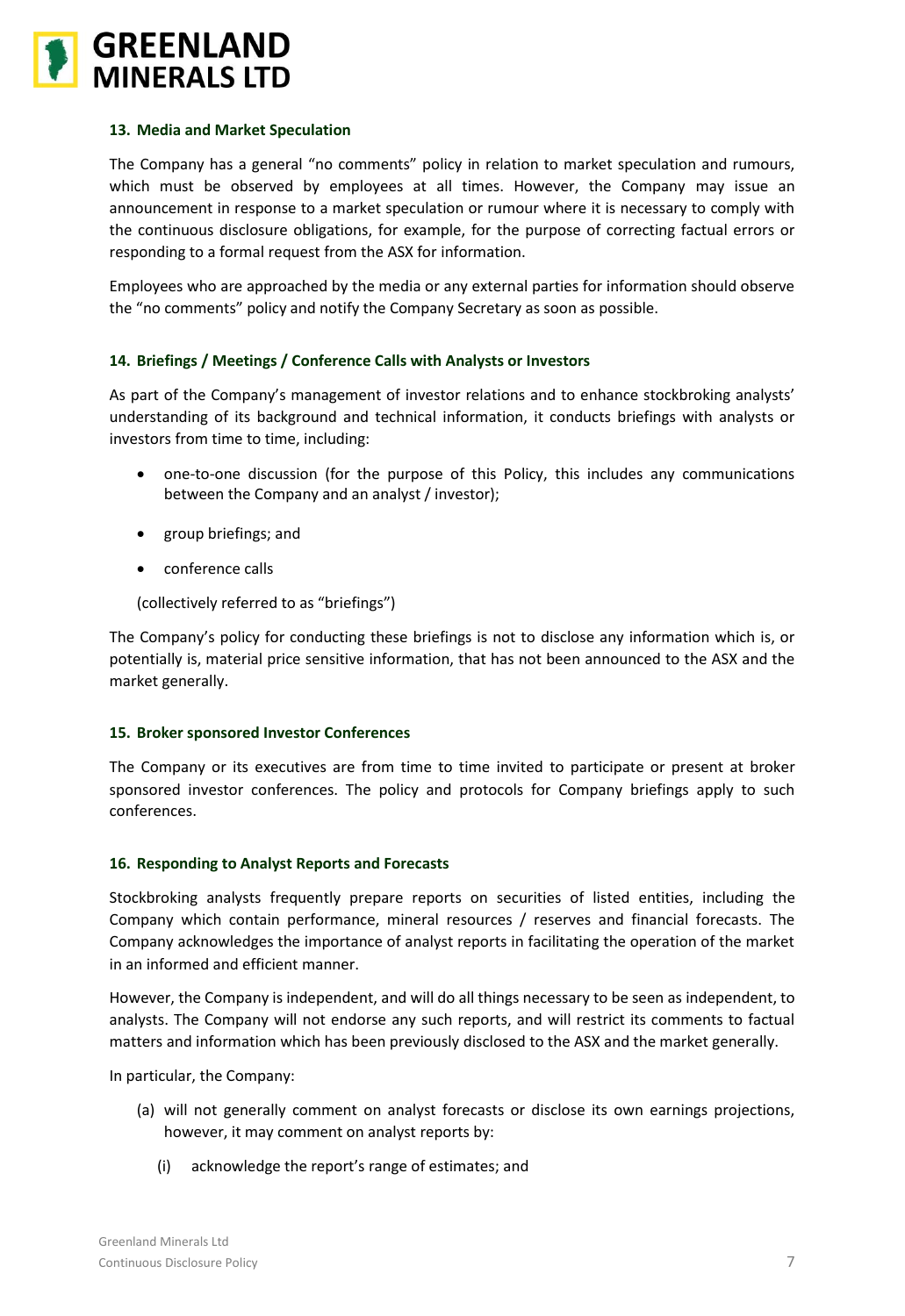

- (ii) correcting factual errors or assumptions where the relevant information has already been disclosed;
- (b) will include a disclaimer that the Company is not responsible for, and does not endorse, the analyst report, in any response made to an analyst; and
- (c) may consider issuing a profit warning / statement if it becomes apparent that in general the market's earnings projections on it materially differ from its own estimates.

If a draft report has been sent to the Company for comments, it should be forwarded immediately to the Company Secretary.

## **17. Chat Rooms**

Company directors, employees or associated parties must not participate in chat room discussions on the Internet where the subject matter relates to the Company.

#### **18. Responding to Unexpected Questions**

Company employees and executives are often faced with unexpected questions from external parties – for example, pre-arranged briefings sometimes move outside the scope of intended discussion, or Company executives may be asked for information in situations other than formal briefings.

When faced with an unexpected question, respond only with information which has previously been disclosed to the market. If answering the question requires the disclosure of information that has not been disclosed, or if in doubt as to whether or not certain information has already been disclosed, decline to answer the question. Take the question on notice so that the formal process of releasing information can operate.

#### **19. Inadvertent Disclosure of Information**

Disclosure of material price sensitive information to an external party prior to disclosure to the ASX constitutes a breach of the Listing Rules. To prevent a breach and to minimize the consequences should such a breach occur, the following procedures apply.

A review should be done following any communication with an external party. If a Company employee becomes aware that:

- (a) there may have been inadvertent disclosure of material price sensitive information (which has not been disclosed to the ASX) during any communication with external parties; or
- (b) confidential Company information may have been leaked (whatever its source),

he or she should immediately notify the Company Secretary. In such a situation, the Company will need to immediately issue a formal ASX announcement.

Where the confidential information disclosed during external communications is not price sensitive, the Company will still ensure equal access to that information by posting it on its website.

#### **20. Trading Halts**

In certain circumstances, the Company may need to request a trading halt form the ASX to maintain the efficient trading of its securities. The Company Secretary and Managing Director will make all